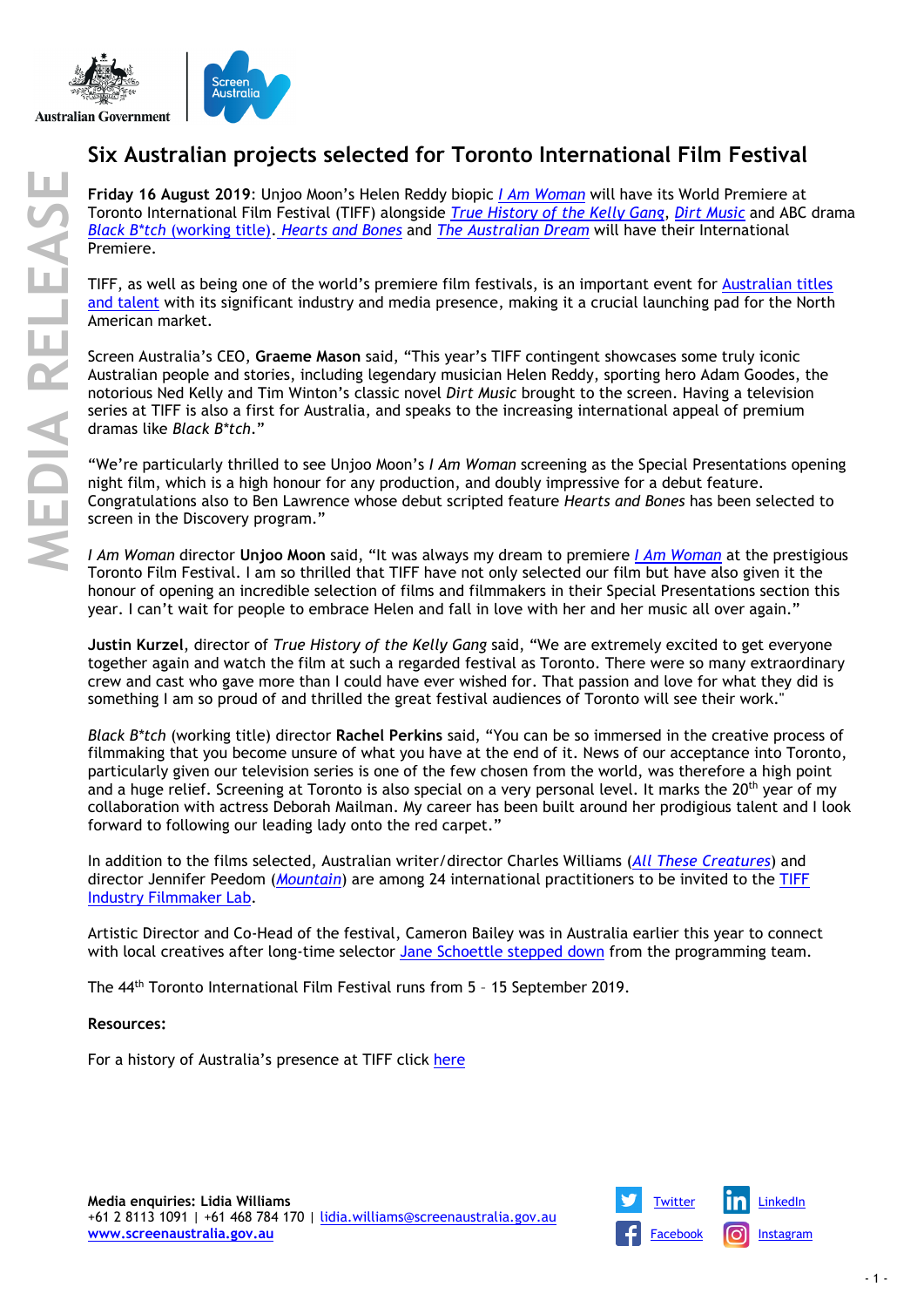

# **Australian projects at Toronto 2019:**

# *[Black B\\*tch](https://www.screenaustralia.gov.au/the-screen-guide/t/black-b-tch-2019/36598/)* **(working title)**

**6 x 50 mins Blackfella Films Pty Ltd Director:** Rachel Perkins **Writers:** Stuart Page, Pip Karmel, Angela Betzien, Kim Wilson, Rachel Perkins **Producers:** Darren Dale, Miranda Dear **Executive Producers:** Rachel Griffiths, Sally Riley, Kelrick Martin **Cast:** Deborah Mailman, Rachel Griffiths, Harry Richardson **Australian Broadcaster:** ABC **International Sales:** Keshet International, Endeavor Content (US) **Synopsis:** An unlikely national hero, Alex is catapulted into government in a cynical power play. Used, abandoned and underestimated, now she's on a path that will send the political establishment into meltdown. **Production Credit:** *Black B\*tch* (working title) is a Blackfella Films production for the ABC. Major production investment from Screen Australia in association with the ABC. Financed with support from Create NSW with Screen Queensland and Screen Canberra. **TIFF:** World Premiere, Primetime **Australian Media Contact:** Yasmin Kentera, ABC TV Publicity [kentera.yasmin@abc.net.au](mailto:kentera.yasmin@abc.net.au) **International Media Contact:** Natalie Lee, Keshet International [Natalie.Lee@Keshet-tv.com](mailto:Natalie.Lee@Keshet-tv.com)

# *[Dirt Music](https://www.screenaustralia.gov.au/the-screen-guide/t/dirt-music-2019/35381)*

**Aquarius Films Pty Ltd, Wildgaze Films**

**Director:** Gregor Jordan

**Writer:** Jack Thorne

**Producers:** Finola Dwyer, Amanda Posey, Angie Fielder, Polly Staniford

**Cast:** Kelly MacDonald, Garrett Hedlund, David Wenham

**Australian Distributor:** Universal

**International Sales:** Cornerstone Films, US: 30WEST and Cornerstone Films

**Synopsis:** *Dirt Music* is a gritty, sexy drama with a haunting love story at its heart set against the powerful backdrop of Western Australia's evocative landscape. Based on the Booker Prize shortlisted novel by Tim Winton.

**Production Credit:** *Dirt Music* is a Wildgaze Films and Aquarius Films production. Major production investment from Screen Australia in association with Film4. Financed with support from the West Australian Regional Film Fund (WARFF) and Screenwest with Ingenious Media.

**TIFF:** World Premiere, Special Presentations

**Australian Media Contact:** Fiona Nix [info@nixco.com.au](mailto:info@nixco.com.au)

**International Media Contact:** Scott Feinstein, 42 West [Scott.Feinstein@42West.Net](mailto:Scott.Feinstein@42West.Net)

#### *[Hearts and Bones](https://www.screenaustralia.gov.au/the-screen-guide/t/hearts-and-bones-2019/36029/)*

**Night Kitchen Productions Pty Ltd Director:** Ben Lawrence **Writers:** Beatrix Christian, Ben Lawrence **Producer:** Matt Reeder **Cast:** Hugo Weaving, Andrew Luri **Australian Distributor:** Madman **International Sales:** Visit Films

**Synopsis:** A war photographer has just returned home to prepare for his latest exhibition when a South Sudanese refugee appears at his door with a request - that he not exhibit any photographs of the massacre in his village, taken 15 years earlier. What emerges is an unlikely friendship between the two men. While sifting through the photographer's archive, they make a startling discovery – the refugee's daughter, thought dead, may still be alive. As more revelations arise, both men begin to question their past and in their search, they discover salvation.

**Production Credit:** *Hearts and Bones* is a Night Kitchen Production. Major production investment from Screen Australia in association with Create NSW and Spectrum Films. Financed with support from Lemac. **TIFF:** International Premiere, Discovery

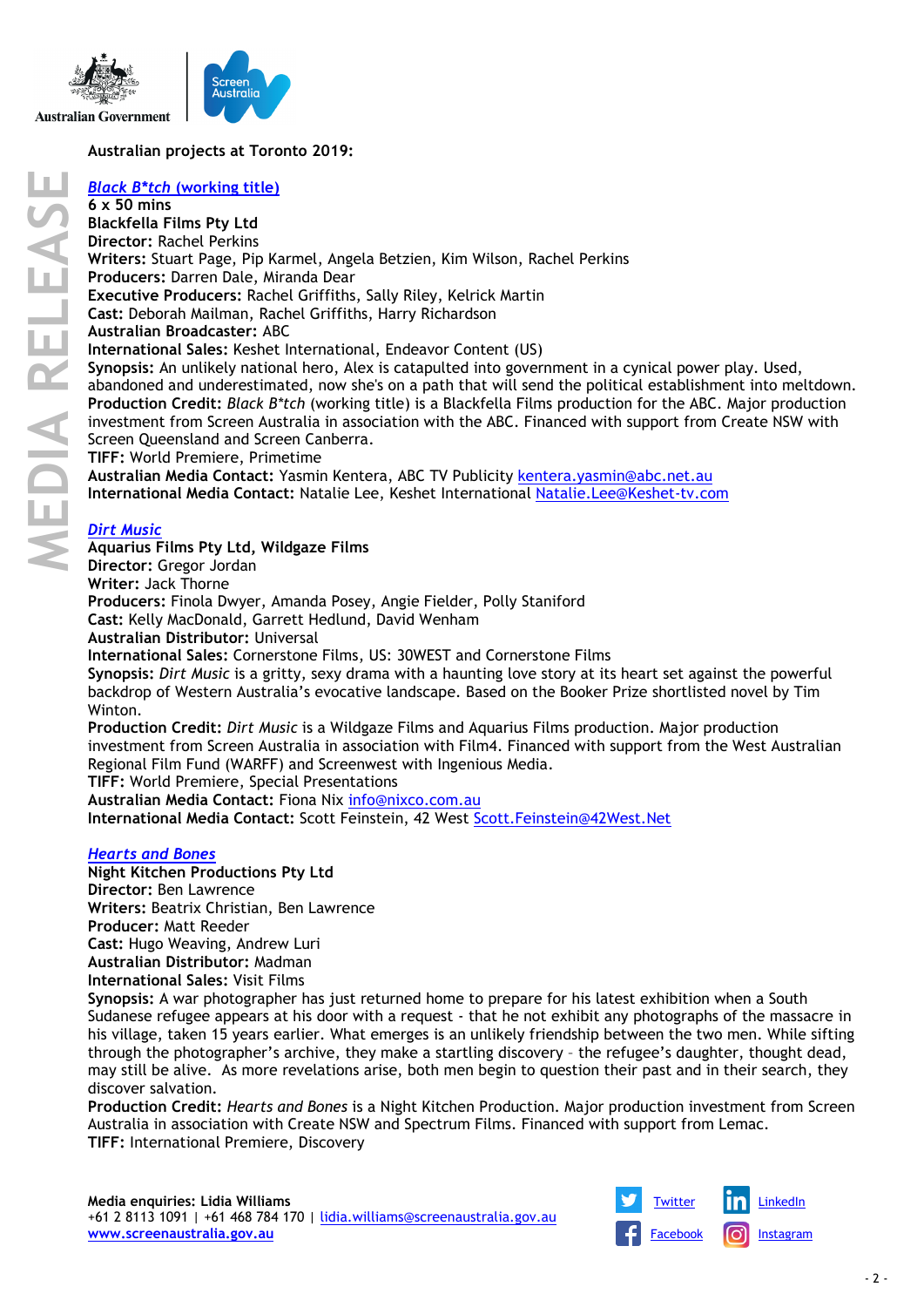

**Australian Media Contact:** Fiona Nix [info@nixco.com.au](mailto:info@nixco.com.au) **International Media Contact:** Guillermo Restrepo [guillermo@brigademarketing.com](mailto:guillermo@brigademarketing.com)

# *[I Am Woman](https://www.screenaustralia.gov.au/the-screen-guide/t/i-am-woman-2019/34645/)*

**Goalpost Pictures Australia Pty Ltd**

**Director:** Unjoo Moon

**Writer:** Emma Jensen

**Producers:** Rosemary Blight, Unjoo Moon

**Executive Producers:** Kylie du Fresne, Ben Grant, Cass O'Connor, Tracey Mair

**Cast:** Tilda Cobham-Hervey, Danielle Macdonald, Evan Peters, Chris Parnell

**Australian & New Zealand Distributor:** Transmission

**International Sales:** WestEnd Films

**Synopsis:** *I Am Woman* is the story behind the woman who wrote a song which galvanised a generation of women to fight for change.

**Production Credit:** *I Am Woman* is a Goalpost Pictures production in association with Deep Blue Pacific. Principal production investment from Screen Australia in association with WestEnd Films and Create NSW. Financed with support from the Goodship Women's Fund. **TIFF:** World Premiere, Special Presentations

**Australian Media Contact:** Tracey Mair Publicity [traceym@tmpublicity.com](mailto:traceym@tmpublicity.com)

**International Media Contact:** Erin Durkin [erind@shelterpr.com,](mailto:erind@shelterpr.com) Asenath Nakayama Do [asenathn@shelterpr.com](mailto:asenathn@shelterpr.com)

# *[The Australian Dream](https://www.screenaustralia.gov.au/the-screen-guide/t/the-australian-dream-2019/37090/)*

# **Good Thing Productions Company Pty Ltd, Passion Pictures**

**Director:** Daniel Gordon

**Writer:** Stan Grant

**Producers:** Nick Batzias, John Battsek, Sarah Thomson, Virginia Whitwell

**Executive Producers:** Paul Wiegard, Andrew Ruhemann

**Australian Distributor:** Madman Entertainment

**International Sales:** Lorton Entertainment

**Synopsis:** The Australian Dream is a theatrical feature documentary that uses the remarkable and inspirational story of AFL legend Adam Goodes as the prism through which to tell a deeper and more powerful story about race, identity and belonging.

**Production Credit:** *The Australian Dream* is an Australian-UK co-production between GoodThing Productions and Passion Pictures. Production investment from Screen Australia, Lorton Entertainment, ABC and Film Victoria.

**TIFF:** International Premiere, TIFF Docs

**Australian Media Contact:** Fiona Nix [info@nixco.com.au](mailto:info@nixco.com.au)

**International Media Contact:** Ryan Werner [ryan@cineticmedia.com](mailto:ryan@cineticmedia.com)

## *[True History of the Kelly Gang](https://www.screenaustralia.gov.au/the-screen-guide/t/true-history-of-the-kelly-gang-2019/32526?stxt=kelly%20gang)*

**Porchlight Films Pty Ltd, Daybreak Pictures**

**Director:** Justin Kurzel

**Writer:** Shaun Grant

**Producers:** Hal Vogel, Liz Watts, Justin Kurzel, Paul Ranford

**Cast:** George MacKay, Essie Davis, Nicholas Hoult, Orlando Schwerdt, Thomasin McKenzie, Sean Keenan, Earl Cave, Marlon Williams, Louis Hewson, Charlie Hunman, Russell Crowe

**Australian Distributor:** Transmission Films

**International Sales:** Memento Films International

**Synopsis:** Inspired by Peter Carey's Man Booker prize-winning novel, Justin Kurzel's *True History of the Kelly Gang* shatters the mythology of the notorious icon to reveal the essence behind the life of Ned Kelly and force a country to stare back into the ashes of its brutal past. Spanning the younger years of Ned's life to the time leading up to his death, the film explores the blurred boundaries between what is bad and what is good, and the motivations for the demise of its hero. Youth and tragedy collide in the Kelly Gang, and at the beating heart of this tale is the fractured and powerful love story between a mother and a son. **Production Credit:** *True History of the Kelly Gang* is a Porchlight Films and Daybreak Pictures production.